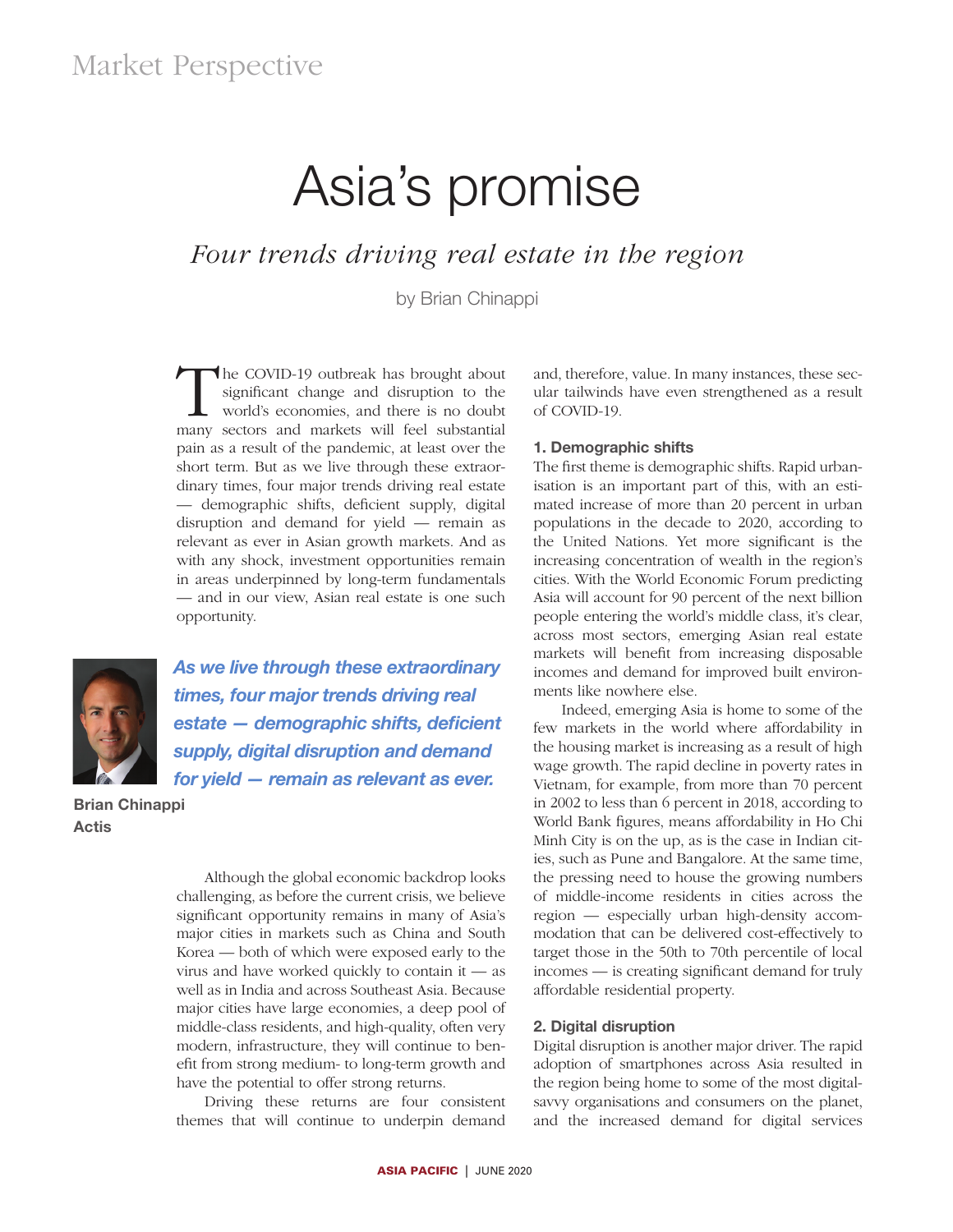

through the COVID-19 outbreak is likely to underscore this further. Major Asian markets saw a 50 percent compound annual growth rate in data usage in the 10 years to 2020, according to PwC. This is prompting significant demand for data centres in markets such as China — demand that looks set to increase further following the outbreak, as businesses and consumers shift even more towards digital solutions. Our investment Chayora Holdings, for example, is helping develop world-class data-centre infrastructure to facilitate web-based services, such as cloud, banking, e-commerce and content streaming. Our most recent funding round for the business, made in late 2019, provides expansion capital for a hyperscale campus in Tianjin, China, as well as to acquire a land bank for further growth in Tianjin and Shanghai.

Allied to the adoption of digital technologies is the growth of online retail across the region, a trend that has also strengthened as a result of COVID-19. The sector clearly requires the development of e-commerce logistics centres close to major cities. Before the outbreak, Credit Suisse estimated Asia would need to double the amount of logistics space it has by 2022 to keep up with demand. Online retail growth across Asia will have

grown tenfold in the decade to 2020, according to Euromonitor, and this is driving demand for omnichannel space and warehousing.

The trends of digital disruption and stress in sectors such as retail are being accelerated by the effects of COVID-19 social-distancing measures. This clearly affects existing real estate stock across Asian growth markets, much as in developed markets, but there are important differences. While in the United States a retail repositioning strategy can present challenges, in that regional malls often don't have a sufficiently large catchment area to make them viable, in Chinese tier 1 cities, often upwards of 500,000 people will be within a three-mile (4.8-kilometre) radius. Even before the emergence of COVID-19, China was experiencing a slowdown in its real estate market — the result of the deleveraging process happening in the country, as well as the effects of the trade war with the United States. Some real estate owners are now facing financial stress, bringing assets in tier 1 cities on to the market. These factors create significant potential to buy assets, such as retail malls, at an attractive price and reposition them so they provide a range of services that better meet the needs of local populations, from